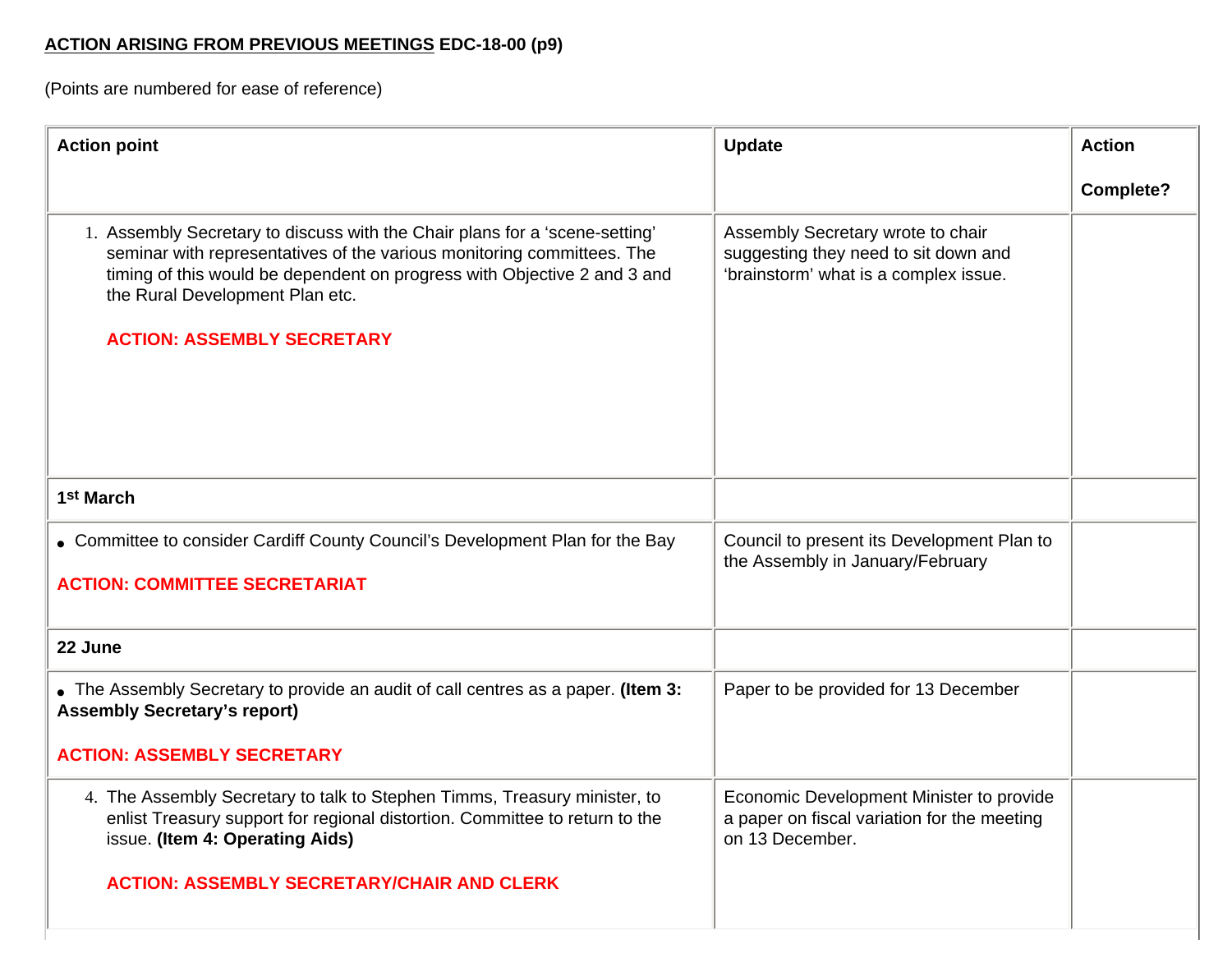| 6 July                                                                                                                                                                                                                        |                                                                                                        |            |
|-------------------------------------------------------------------------------------------------------------------------------------------------------------------------------------------------------------------------------|--------------------------------------------------------------------------------------------------------|------------|
| • The Auditor General's and the Audit Committee's reports on Cardiff Bay<br>Development Corporation to be considered by the EDC                                                                                               | Reports to be considered in the New Year<br>(subject to Audit Committee's timetable).                  |            |
| <b>ACTION: CHAIR AND CLERK</b>                                                                                                                                                                                                |                                                                                                        |            |
| • The expert adviser to include recommendations on monitoring and evaluation of<br>the Structural Funds in the context of the review of business support and<br>development                                                   | Ongoing                                                                                                |            |
| <b>ACTION: EXPERT ADVISER</b>                                                                                                                                                                                                 |                                                                                                        |            |
| 20th July                                                                                                                                                                                                                     |                                                                                                        |            |
| 7 The Committee's work on the National Economic Development Strategy to<br>ensure that targets are consistent with those in Betterwales.com and the Structural<br>Fund Programme Complements, and that the base year is clear | In hand. This will be taken into account in<br>ongoing work on the Strategy which is now<br>proceeding |            |
| <b>ACTION: CHAIR AND CLERK</b>                                                                                                                                                                                                |                                                                                                        | <b>YES</b> |
| 8. The Assembly Secretary to produce a paper for the Autumn setting-out<br>alternative uses of the budget available, to include proposals from the range of<br>agencies which would deliver the programmes.                   | Budget discussed in Committee on 15<br>November 2000.                                                  |            |
| 18th October 2000                                                                                                                                                                                                             |                                                                                                        |            |
|                                                                                                                                                                                                                               |                                                                                                        |            |
| 9. Chair to include a full discussion of RSA on future agenda and Minister for<br>Economic Development to provide a paper[Item 3: Assembly Secretary's Report]                                                                | To be arranged for the New Year                                                                        |            |
| <b>ACTION: CHAIR AND MINISTER FOR ECONOMIC DEVELOPMENT</b>                                                                                                                                                                    |                                                                                                        |            |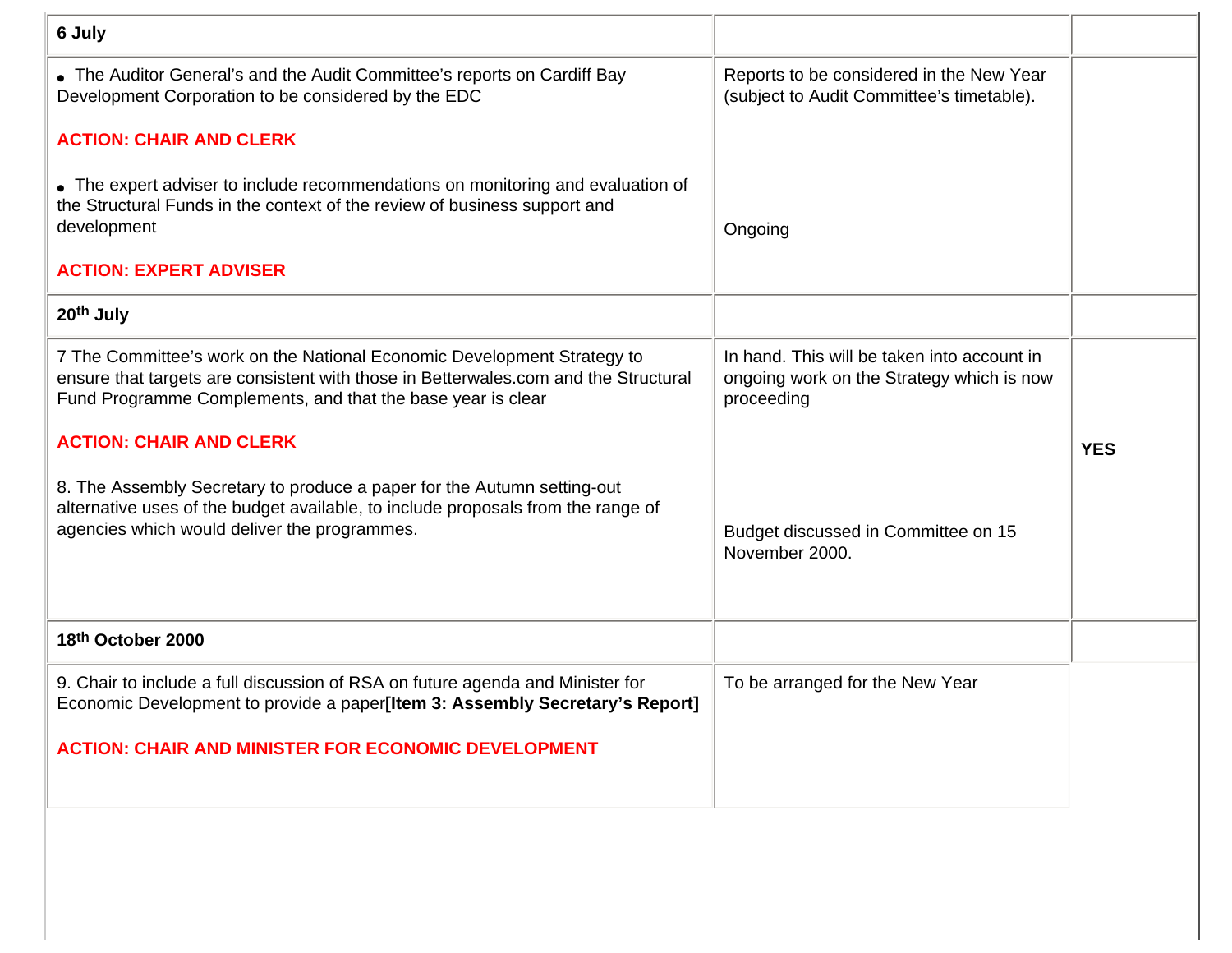| 10. Officials to revisit the GDP figures quoted in the draft NEDS, in line with the<br>discussion in committee                                                                 | To be covered in ongoing work on the<br>strategy.                         |
|--------------------------------------------------------------------------------------------------------------------------------------------------------------------------------|---------------------------------------------------------------------------|
| 11. Points relating to skills to be further developed in the draft NEDS.                                                                                                       | To be covered in ongoing work on the<br>strategy.                         |
| <b>ACTION: ECONOMIC DEVELOPMENT MINISTER</b>                                                                                                                                   |                                                                           |
| 12. Economic Development Minister to provide a paper and accompanying map to<br>explain the range of structural funds programmes for each area. [Item 7:<br><b>INTERREG]</b>   | Paper to be provided 13 December.                                         |
| <b>ACTION: ECONOMIC DEVELOPMENT MINISTER</b>                                                                                                                                   |                                                                           |
| 1 November 2000                                                                                                                                                                |                                                                           |
| 13. Operating aids paper to address questions put to the Chancellor of the<br>Exchequer during his recent visit to Wales                                                       | Paper to be put to EDC on 13 December                                     |
| <b>ACTION: ECONOMIC DEVELOPMENT MINISTER</b>                                                                                                                                   |                                                                           |
| 14. Comments from Committee members on the BTA review should be emailed to<br>the Chair who would pass them to Steve Phillips                                                  | Ongoing                                                                   |
| <b>ACTION: COMMITTEE MEMBERS</b>                                                                                                                                               |                                                                           |
| 15. The following points to be considered further following the discussion on the<br><b>Entrepreneurship Action Plan:</b>                                                      | Economic Development Minister to come<br>back to Committee with proposals |
| • There was a need for more clarity on the current status of the various<br>strands within the Plan<br>• There was a need to unpick the resource implications of the Proposals |                                                                           |
|                                                                                                                                                                                |                                                                           |
| <b>ACTION: ECONOMIC DEVELOPMENT MINISTER</b>                                                                                                                                   |                                                                           |
| 16. The Committee to consider the Entrepreneurship Action Plan in the context<br>both of its review of business support and of the NEDS                                        | Ongoing                                                                   |
| <b>ACTION: CHAIR AND CLERK</b>                                                                                                                                                 |                                                                           |
|                                                                                                                                                                                |                                                                           |